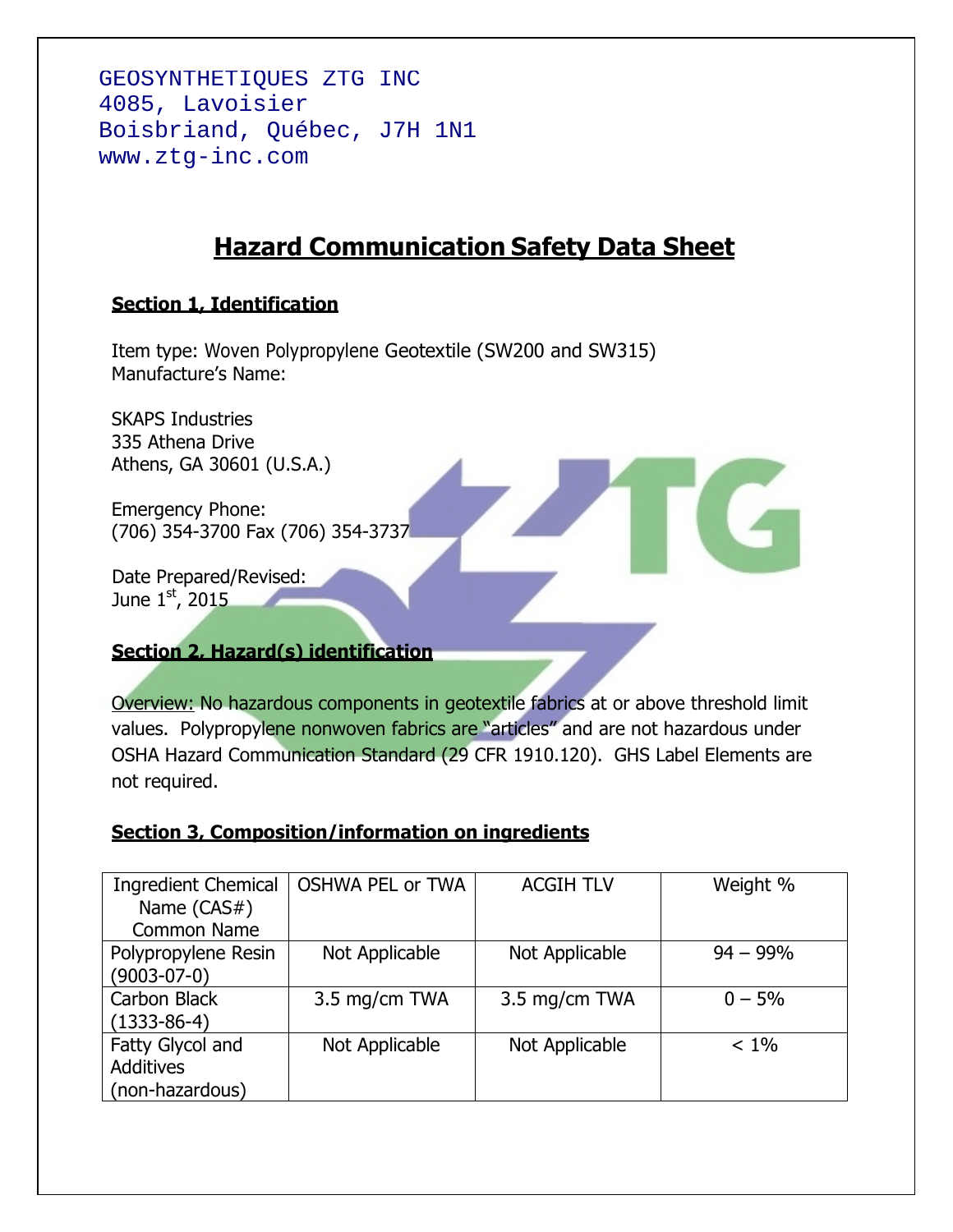#### **Section 4, First-aid measures**

Eye Contact: Flush with Water

Skin Contact: Treat as thermal burn if contact with molten. Wash with soap and water. In case of irritation, consult a physician.

Inhalation: Not likely in current form.

Ingestion: Not likely in current form.

# **Section 5, Fire-fighting measures**

Flash Point: > 600 degrees (F) Extinguishing Media: Dry Chemical, CO2, Foam, Water, Halon

Special Fire Fighting Procedure: Avoid Inhalation of Vapors Use self-contained breathing apparatus when fire fighting in confined areas

Unusual Fire and Explosion Hazards: Treat as a solid that can burn. Generally burns slowly with low smoke density and flaming drips. Burns with high smoke density under certain conditions.

**Section 6, Accidental release measures**

No environmental threat is expected from release.

#### **Section 7, Handling and storage**

Handling: Practice reasonable care and caution in handling. Large rolls may require lifting devices.

Waste Disposal: Place in appropriate disposal facility in compliance with local regulation

Storage: In cool, dry locations away from oxidizing materials.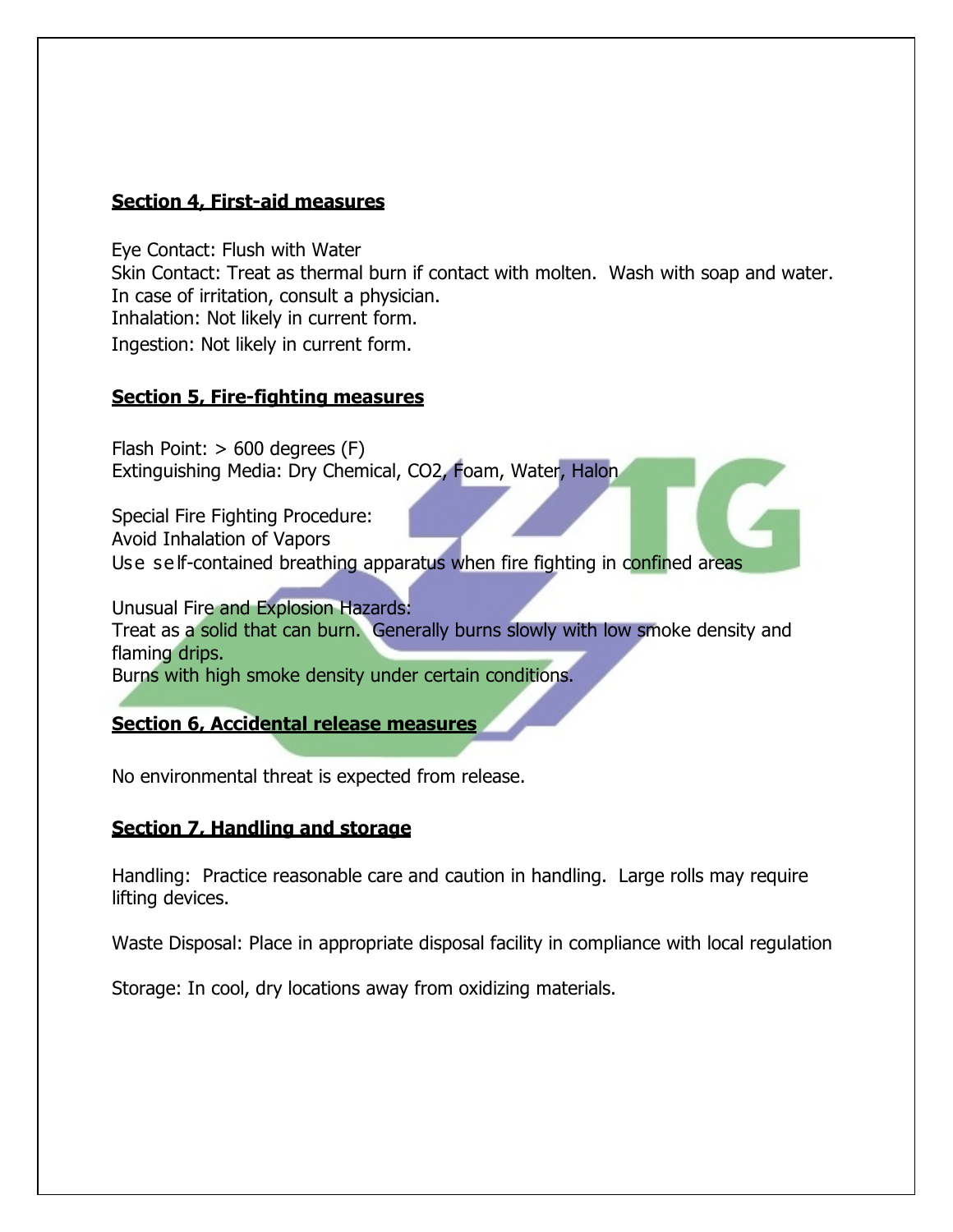#### **Section 8, Exposure controls/personal protection**

Use NIOSH respirators when hot/molten product. Protective Gloves: Required when handling molten product Practice general hygiene by washing hands and clothes after handling.

#### **Section 9, Physical and chemical properties**

Boiling Point: Not Applicable Vapor Pressure: Not Applicable Specific Gravity: 0.9-0.905 Melting Point: 120-170 Degrees (C) Vapor Density: Not Applicable Evaporation Rate: Not Applicable Solubility in Water: Not Applicable Appearance and Odor: Essentially odorless; wound on cardboard core

#### **Section 10, Stability and reactivity**

Material is stable. Hazardous polymerization will not occur. Do not store near heat, flame, or strong oxidants.

# **Section 11, Toxicological information**

Inhalation: Not likely under normal use.

Injection: Not likely under normal use.

Ingestion: Not likely in current form.

Skin Contact: Prolonged contact may cause mild skin irritations to some individuals.

Eye Effects: Not toxic, may irritate eyes.

Target Organs: None

Chronic: There are no known health effects from long term use or contact.

Carcinogenicity: The International Agency for Research on Cancer evaluation is that, "Carbon black (airborne, unbound particles of respirable size) is possibly carcinogenic to humans (Group 2B)".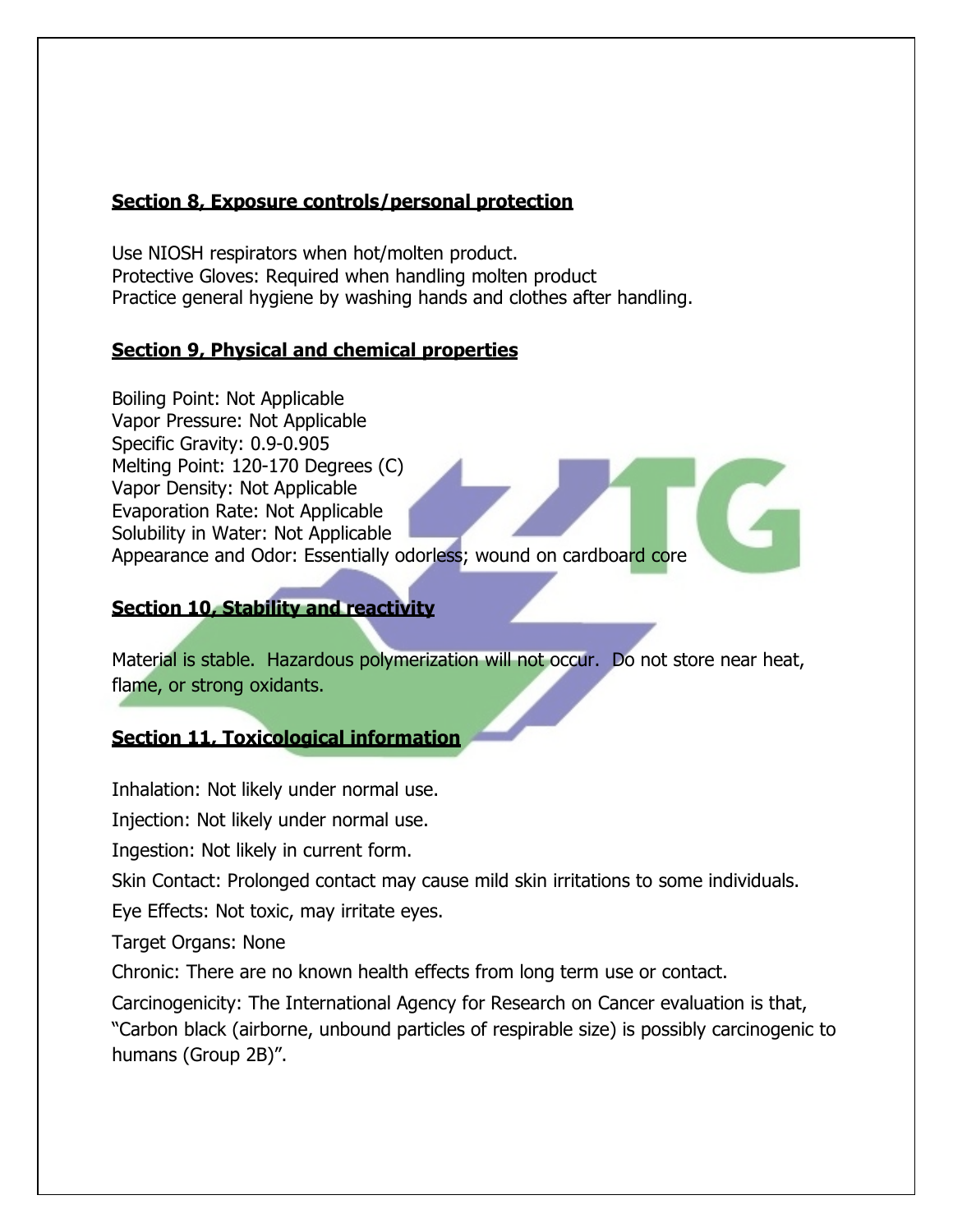Environmental Data: Not expected to be hazardous to the environment in present form.

#### **Section 13, Disposal Information**

Disposal: Spent material should be recycled or disposed according to current regulations. Does not contain RCRA regulated materials.

# **Section 14, Transport Information**

DOT Classification: Not regulated

Proper Shipping Name: Wrapped rolls of fabric made from synthetic fibers. NMFC 49265 Sub 9, Class 70.

# **Section 15, Regulatory Information**

USA TSCA: This product is considered an article and is exempt from TSCA Requirements.

Canada Domestic Substances List (DSL): This product is not specified on the DSL or NDSL.

# **SARA TITLE III:**

CERCLA/SARA (302) Extremely Hazardous Substances: None listed SARA (311,312) Hazard Class: None listed SARA (313) Chemicals: None listed

California Proposition 65: Carbon Black (airborne, unbound particles of respirable size), CAS# 1333-86-4 is listed as a possible carcinogen.

CANADA REGULATIONS (WHMIS): Not Listed